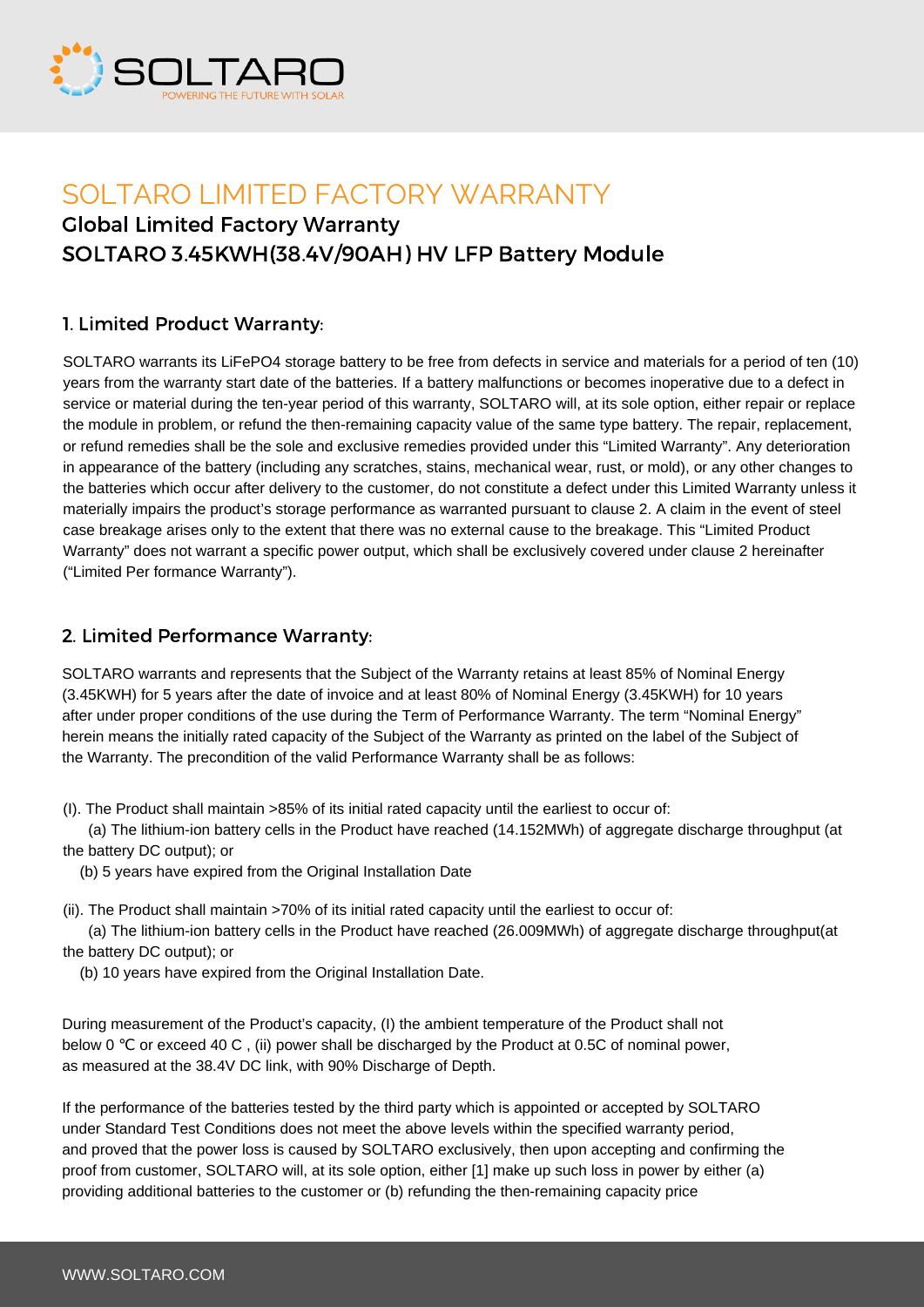

equivalent to the additional batteries or [2] repair or replace the defective batteries including free shipping to the place applied by SOLTARO. The remedies set forth in Clause 2 are the sole and exclusiveremedies provided under the "Limited Performance Warranty". This "Limited Performance Warranty" does not warrant defects in services and materials, which shall be exclusively covered under "Limited Product Warranty".

### 3. Warranty Start Date:

The "Warranty Start Date" is the earlier of (i)date falling 6 calendar months after the dispatch from SOLTARO and (ii) the date the Product is installed on behalf of the Original End-User (the "Original Installation Date").

### 4. Non Independent Warranties:

The customer has the right to pursue claims under each of the limited warranties set for th above; provided, however, that claims arising under multiple limited warranties from a single incident, then if SOLTARO provides any solution as set forth above to such incident, SOLTARO shall be deemed to have resolved all applicable warranty claims arising from such incident.

### 5. Exclusions and Limitations:

A. Warranty claims shall be filed in writing to SOLTARO or its authorized distributors within the applicable warranty period, without exception. SOLTARO may reject the claim if it has not been fully paid for the batteries or under its supply/sale contract with the distributor at the time of the claim.

B. These Limited Warranties shall not be applied to the modules which in SOLTARO's sole judgment have been subjected to :

1) Improper installation, application, maintenance or alternation which do not strictly follow the manufacturer's "Installation Manual";

2) Use on mobile(non-stationary) units or in marine application or extreme thermal environment or other abnormal environment (such as acid rain, salt, chemical substances or other pollutions) or extremely rapid change of surroundings, corrosion, oxidation;

3) Power failure, electrical spikes or surges, lighting, flood, fire, accidental breakage and other external factors;

4) Damage caused by the improper storage condition of customer;

5) Misuse, abuse, neglect, vandalization or accident;

6) The type or serial number of the batteries has been altered, removed or made illegible without written authorization from SOLTARO.

7) The components in the construction based on which the batteries are mounted are defective;

8) Other events beyond SOLTARO's control.

C. These Limited Warranties only cover the transportation costs for shipment of any additional repaired or replaced modules to the place applied by SOLTARO. Any costs for returning the batteries to SOLTARO or its authorized agents and authorized distributors, or costs associated with installation, removal, re-installation of the batteries, or customs clearance shall be borne by the customers. The reasonable, customary, documented transportation cost of returning the batteries shall be borne by SOLTARO only if it is authorized by After-sales Service Department of SOLTARO. SOLTARO is not liable for any expense, liability or responsibility incurred for repairs made by or for customer without SOLTARO's written authorization.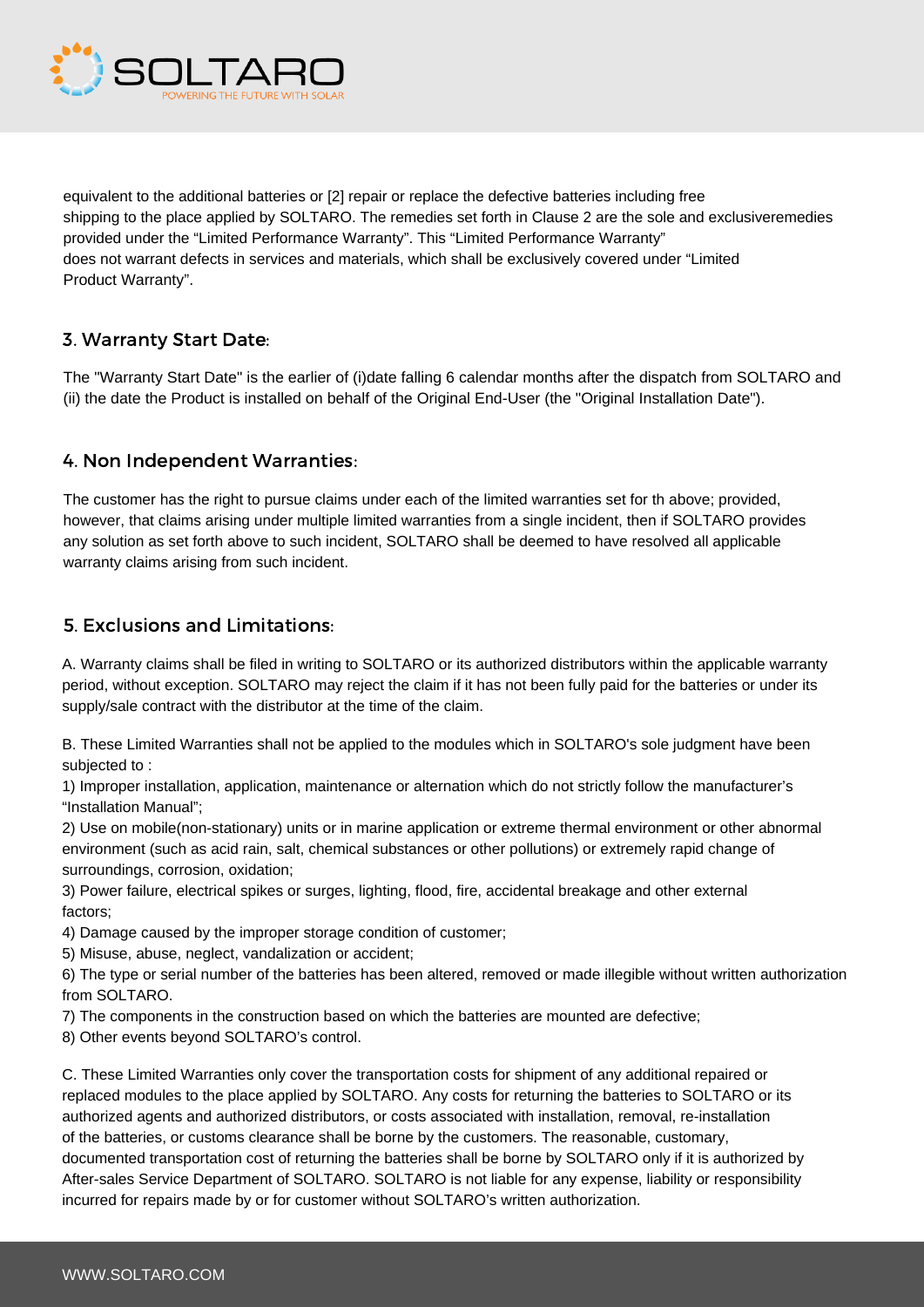

## 6. Limitation of Warranty Scope:

These limited warranties set forth herein are expressly in lieu of and exclude all other expressed or implied warranties, including but not limited to warranties of merchantability, warranties of fitness for particular purpose, use, or application, warranties of non-infringement of third party rights, including, but not limited to, intellectual property rights, and all other obligations or liabilities on the par t of SOLTARO unless such other warranties, obligations or liabilities are expressly approved by SOLTARO's Chief Executive Officer by signature. Unless prohibited by local laws or regulations, SOLTARO shall have no responsibility or liability whatsoever for injury or damage to any natural persons or any tangible property, or for other loss or injury resulting from any cause whatsoever arising out of or related to the module itself, including, without limitation, any defects in the batteries, or from use or installation. Under no circumstances shall SOLTARO be liable for incidental, consequential or special damages, whatever the cause is, even if SOLTARO is provided prior notice of such damages. Loss of use, loss of profits, loss of production, and loss of revenues are therefore specifically but without limitation excluded. SOLTARO's aggregate liability, if any, in damages or otherwise, shall not exceed the invoice value as paid by the customer for one single battery.

#### 7. Transferability:

This "Limited Warranty" is extended to the original purchaser, and is transferable to any subsequent holder of the batteries when batteries remain at their original installed location for the First time (First installation) upon satisfactory proof of succession or assignment.

## 8. Obtaining Warranty Performance:

notify SOLTARO's regional Customer Service Center. Together with the notification, the customer should enclose the evidence of the claim, such as the description of the defects, the complete serial numbers printed on the battery labels, the pictures of the barcodes, and a copy of commercial invoice and the installation date of the batteries. Should the batteries be returned for inspection, repair or replacement by SOLTARO, SOLTARO will provide the customer with a "Return Merchandise Authorization (RMA)". SOLTARO will not accept the return of any batteries without a RMA. If SOLTARO determines that the returned batteries by customer are not defective or that the performance deficits are not covered under this "Limited Warranty", SOLTARO will return the batteries to customer at customer's expense and will have no further obligation for the repair, replacement, or refund. Further, the additional batteries which have been sent to the customer for compensation shall be the property of SOLTARO and shall be returned or compensated to SOLTARO.

#### 9. Disputes:

In case of any discrepancy in a warranty-claim, a test-institute appointed or accepted by SOLTARO shall be involved for the final judgment of the claim. All fees and expenses shall be borne by the losing party, unless otherwise awarded.